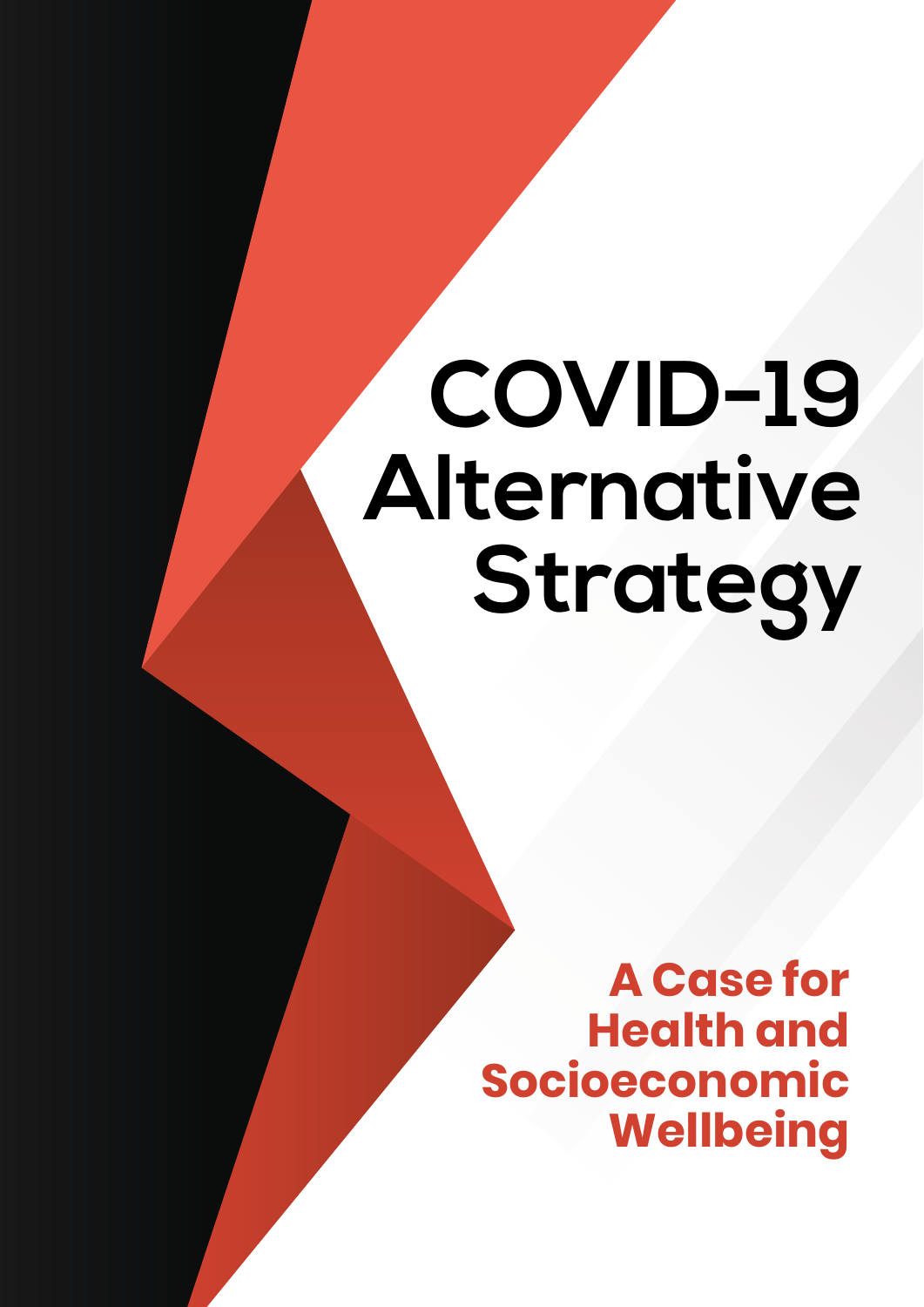# **Introduction**

Ireland is currently living through a once in a generation crisis. A new virus, SARS-CoV-2, which causes the disease COVID-19, swept the globe in the late Winter and Spring of 2020. Our Government showed exceptional leadership in stewarding the Irish people as we put in place an intuitive mitigation measure: the initial 'Lockdown', in an effort to 'Flatten the Curve'. This was a natural and appropriate response which bought time by slowing the progress of COVID-19 through our community. This protected the vulnerable, our healthcare workers and our health system. We believe that the initial epidemic phase passed in early Summer of 2020 and that the virus is now establishing itself as an endemic virus like many before it.

We must now develop strategies that acknowledge:

- the ongoing morbidity and mortality among our population caused byCOVID-19.
- the undeniable impacts on our ability to provide routine and acute healthservices.
- the now greatly reduced risk of overload in our healthsystem.
- the context for COVID-19 when compared to all other healthcaredemands.
- all of the other crucial aspects of a functioning society negatively impacted by current strategy.

A failure to update the strategy for managing the virus and its impacts is at risk of becoming the main driver of harm in our society. The scientific and medical understanding of COVID-19 has evolved enormously since early 2020: it is now possible to be very precise in predicting which populations are most vulnerable to infection with SARS-CoV-2; it is now clear how this virus differs in behaviour and effect to other common pathogens such as Influenza; there is a much greater understanding of infection fatality rates (0.23% across all groups and jurisdictions)<sup>1</sup> since early modelling from the Imperial College group; seasonality; viral dynamics; the futility of unfocussed track and trace; problems with mass PCR testing and much more.

In this White Paper, we aim to promote an improved understanding of the current strategy, focussing on cost-benefit dynamics. With scientific analysis of the topics listed below, we propose a set of a viable and potentially more advantageous alternatives, in an effort to assist policy makers with the difficult decisions ahead.

We initially address the latest evidence for lockdown efficacy and examine the enormous and, in our view, disproportionate cost of cyclical lockdown in terms of health, economic, and societal damage. We also address the weakness of the test and trace system in its current format, and the use of theoretical modelling in setting policy.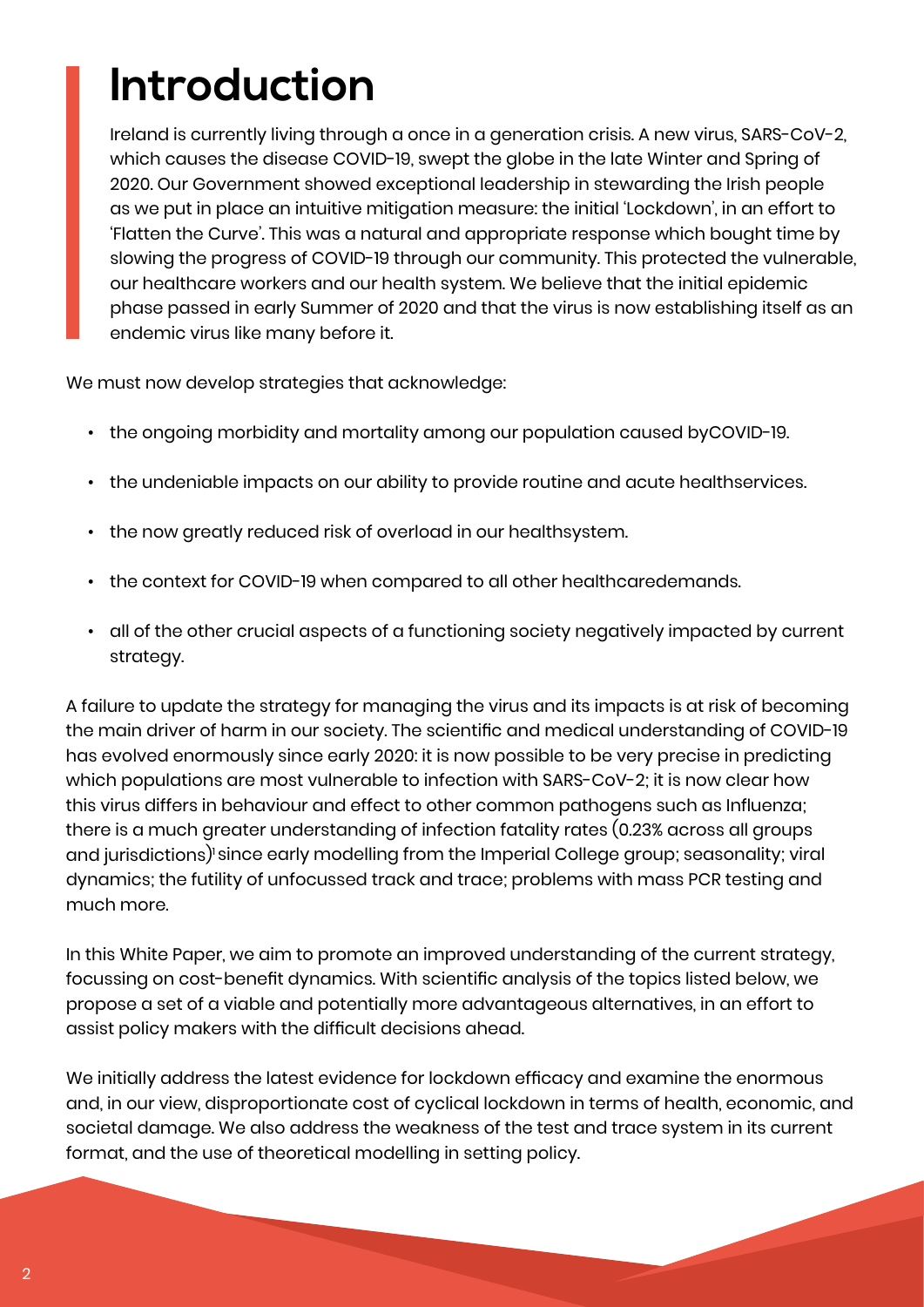Firstly, let's briefly take stock of the current situation, with the benefit of 8 months of experience:

- Mortality impacts from COVID-19 are now known to be within the envelope of previous recent significant respiratory seasons (e.g. 2000, 2015, 2018).<sup>2</sup>
- Current pressure on hospital and ICU beds is comparable to previous winters. Current pressure on hospital and ICU beds is comparable to previous winters.
- $\bm{\cdot}$  Lockdown has not previously been employed as a strategy in pandemic management, in fact, it was ruled out in 2019 WHO and Irish pandemic guidelines,<sup>3</sup> and as expected, it has proven a poor mitigator of morbidity and mortality (fig.1).
- $\bullet$  "Test and trace" becomes overwhelmed and loses effectiveness after a virus has as testing that the population (up until 2019 it was not recommended by the WHO substantially entered a population (up until 2019 it was not recommended by the WHO for this very reason).<sup>3</sup> Tactical testing may still have a role e.g. for workers and residents in key environments such as nursing homes etc, ideally using dependable antigen testing rather than PCR. We believe that the virus is on its way to being endemic, and  $\epsilon$ recommend that testing be reorganised and focussed in conjunction with clinical case evaluation, as per pre-existing WHO and Irish pandemicguidelines. and residents in pep such a such as nursing the such as nursing homes etc. in the such as nursing  $\alpha$ dependence and reduced that the virus is one of the virus is one of the virus is on its way to the virus is on  $\frac{1}{2}$  being endemicially such that that testing be recorded and focus second  $\frac{1}{2}$



Figure 1: "In many published analyses, lockdown is demonstrated to have no real-world correlation to mortality outcomes" 10

outcomes. A recent paper in *The Lancet* showed no correlation between lockdown measures and mortality outcomes: *"Rapid border closures, full lockdowns, and widespread testing were not associated with COVID-19 mortality per million people"*.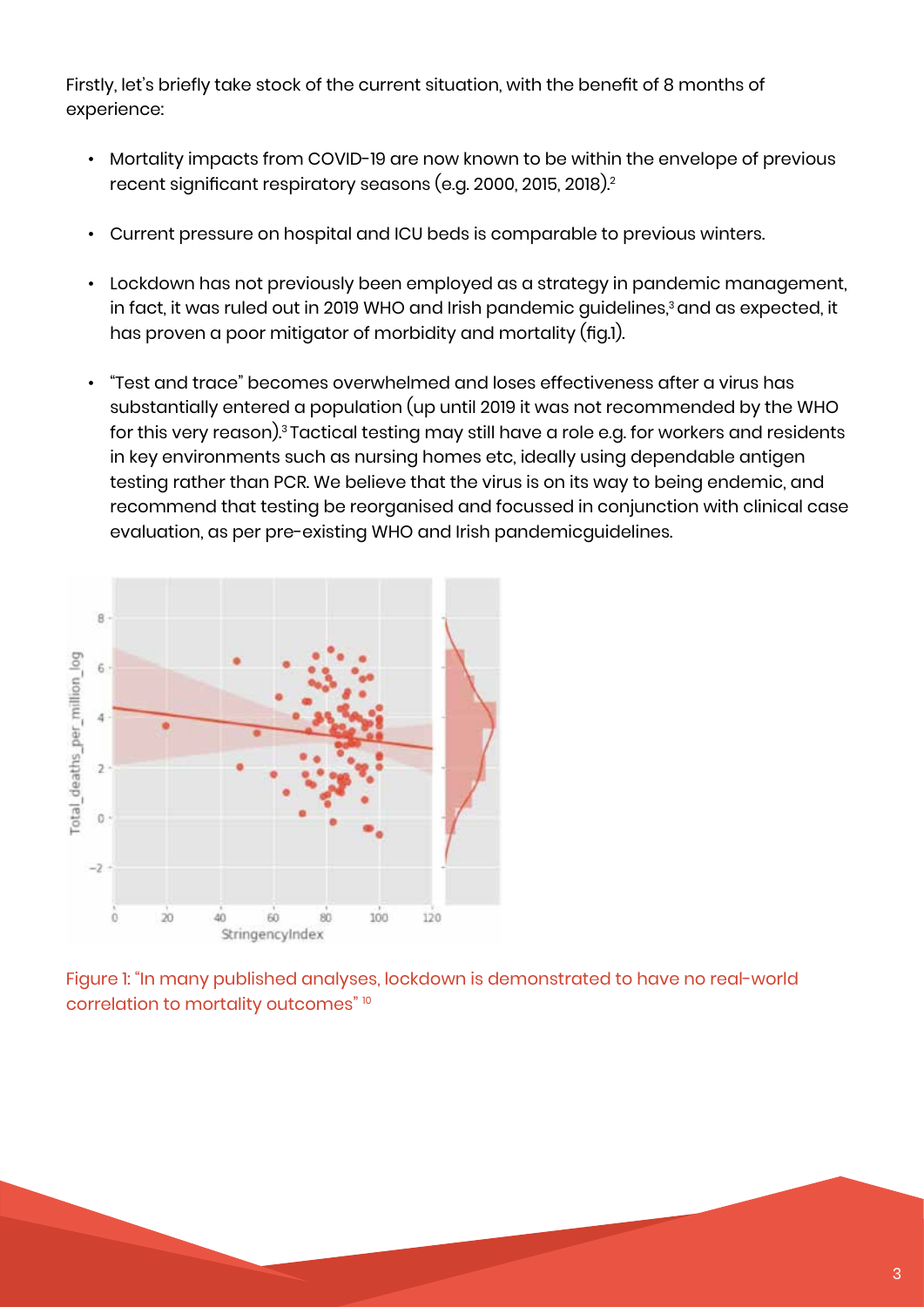# **Lockdown Interventions – are there convincing real-world benefits for morbidity / mortality?**

The original purpose of lockdown was to "flatten the curve", protect hospital capacity for the provision of ongoing non COVID-19 care and reduce morbidity and mortality from COVID-19. Confidence in this strategy was based on reasonable assumptions, modelling and forecasts derived from the available data in the spring of 2020. We now have the benefit of experience and multiple published analyses reflecting real-world data and outcomes. A recent paper in *The Lancet* showed no correlation between lockdown measures and mortality outcomes: *"Rapid border closures, full lockdowns, and wide-spread testing were not associated with COVID-19 mortality per million people"*. 4 Notably, a large number of published preprint analyses converge on lockdowns having a minimal beneficial effect on mortality outcomes.5 and, the ferming expressive indicating and anonymortal effect on mortality experiments. mortality; a significant concern in itself, given the enormous negative impacts of lockdown. Sweden is particularly notable as a "control" country which largely followed the 2019 WHO Pandemic Guidelines, rather than pursuing the very new lockdown approach. With this strategy, they experienced a similar mortality impact to other European countries, when various key factors are accounted for. Below we see that Sweden had a relatively tiny impact compared to the Spanish Flu of 1918, and one which hardly stands out from more recent years (fig. 2*).* On current data, Sweden will essentially have a "normal" excess mortality in 2020 – with no real signal emerging versus prior years. Regardless of lockdown intervention, Ireland also exhibits no excess mortality versus prior years, even when zoning in on the first five months of the year (fig. 3). given the end the end of the entriesting in the end of the end of an inpact of the end of the superior of the<br>Mon is particularly notable as a "control" country which largely followed the 2010 WHO enis per nomen, notendo de en ournal or bountry which lengory followed the 2010 WHO Pandemic Guidelines, rather than pursuing the very new lockdown approach. With this strategy, they experienced a similar strategy and similar s egy, they experienced a similar mortality impact to other european countries, when



Figure 2: "Sweden monthly mortality: 2020 similar to prior years, and incomparable to Spanish *Figure 2: "Sweden monthly mortality: 2020 similar to prior years, and incomparable to Spanish Flu*  Flu impact" *impact"*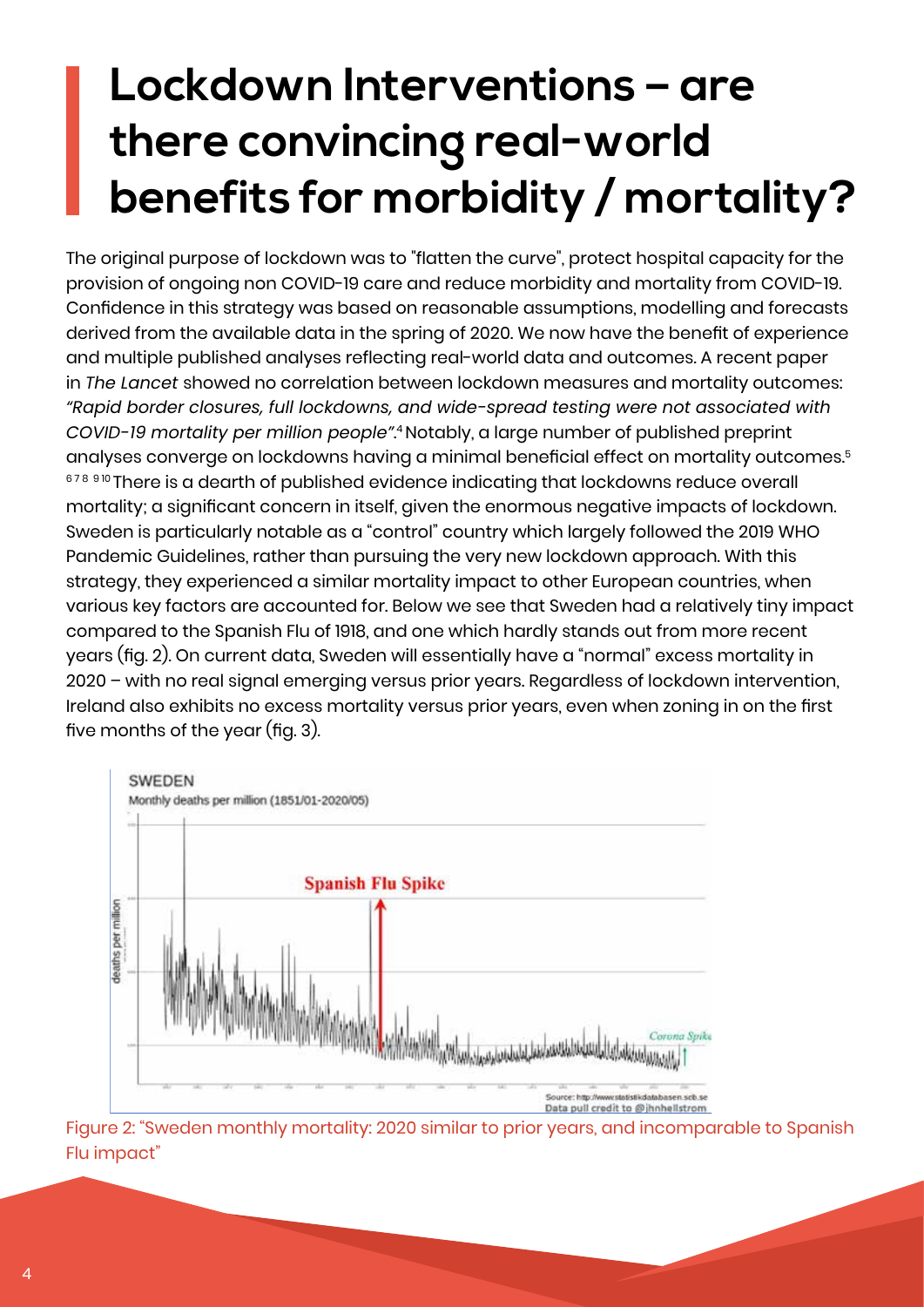

Figure 3: "Ireland mortality rates during COVID-19 epidemic phase: no increased mortality versus prior years. Peak month of April has similar rate to January 2017 or 2018" *Figure 3: "Ireland mortality rates during COVID-19 epidemic phase: no increased mortality versus* 

The most recent Level 5 Lockdown in Ireland was implemented on the basis of "modelling" *Peak month of April has similar rate to January 2017 or 2018"* projections from "PCR-positive case trends". It was also driven by an apparently excessive .<br>increase in Covid-19 hospitalizations and ICU occupancy. Reviewing the real-world data it is clear that when adjusting for lag, the lockdown came well after the rate of infection and hospitalization had already been falling substantially"(fig.4). part in the case trends for promotions from the case trends and appear to the case that we have a finite of infection and  $i$  characterizations adjacently for large, and identically the real-world data indicated on innocendri data it.



Figure 4: "Ireland Level 5 Lockdown clearly came after the endemic curve had already turned *Figure 4: "Ireland Level 5 Lockdown clearly came after the endemic curve had already turned and*  and was falling markedly" *was falling markedly"*

before the level 5 lockdown was imposed. In essence, the numbers are not out of step with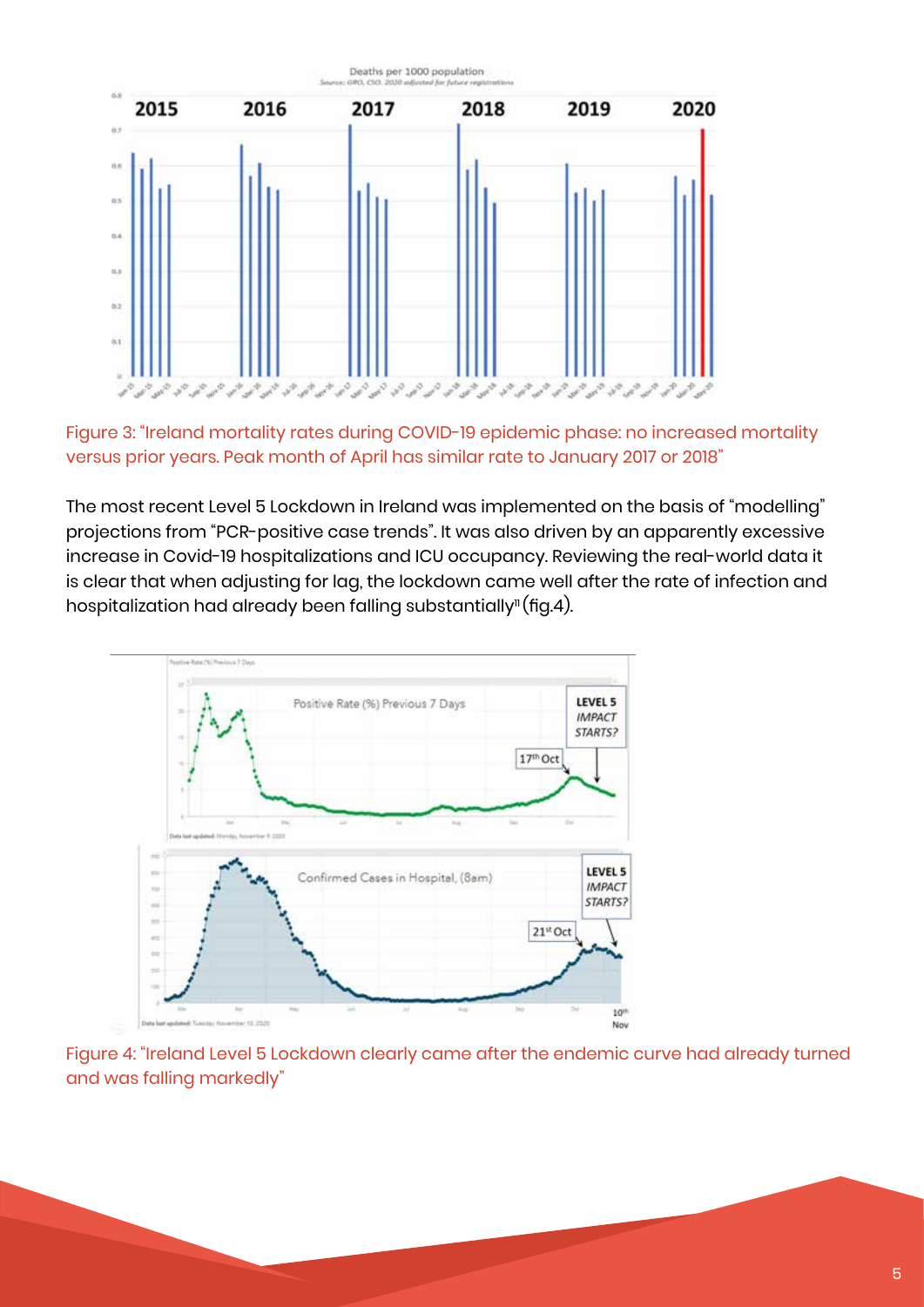In terms of the concern around hospitalizations and ICU trends where a positive PCR was recorded, there was no substantial difference when comparing to prior years. In figure 5, the superimposed red line approximates the trend for PCR-positive hospitalizations in 2020 before the level 5 lockdown was imposed. In essence, the numbers are not out of step with the trends seen coming into winter 2018.



Figure 5: "2020 hospitalization trends were not dissimilar from 2018 influenza hospitalisation trends in the same period"

to predict the effects in the years to come. An April report from the UK ONS indicated with  $U$ 

that it will far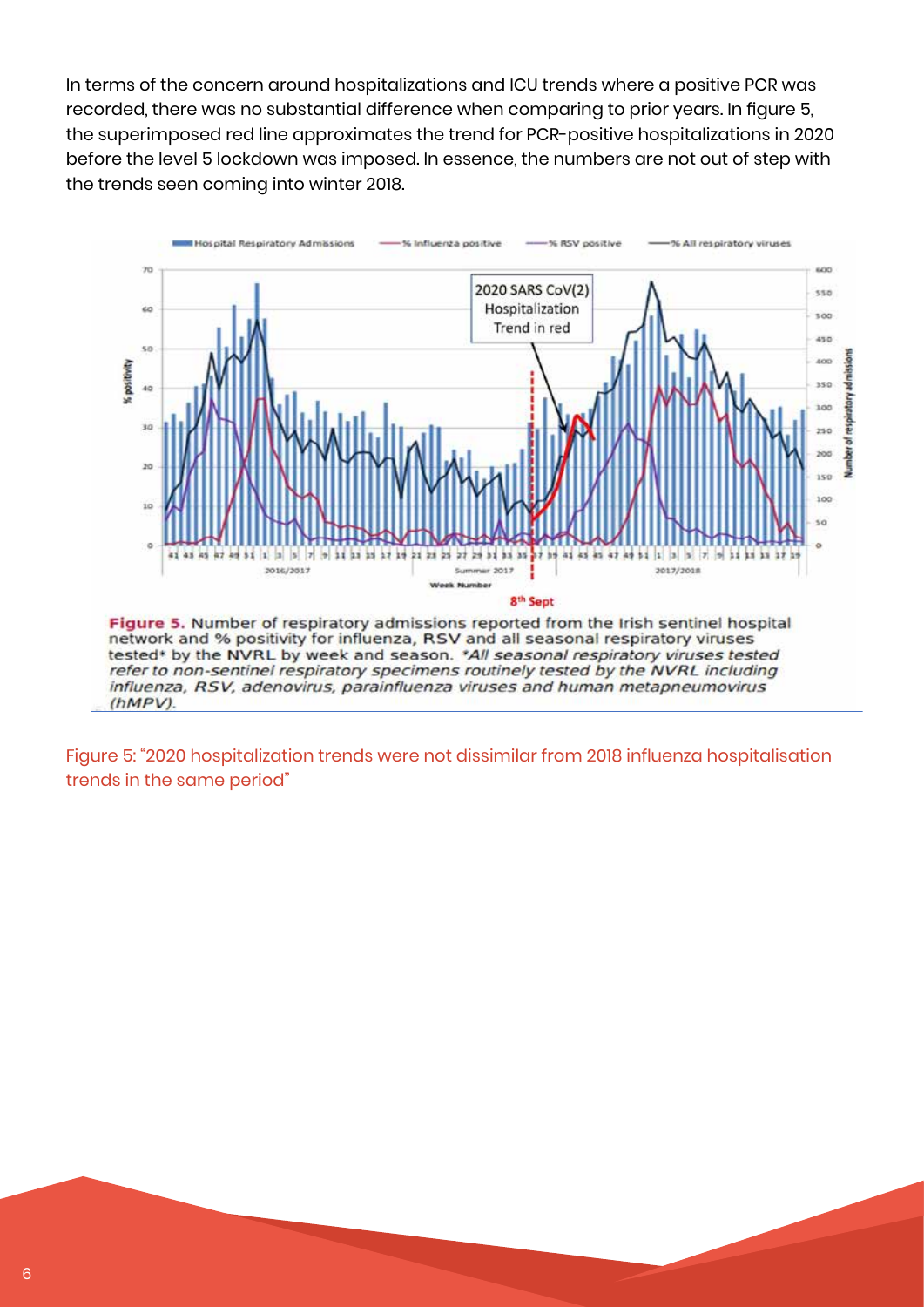# **Lockdown Interventions – what is the evidence for costs far exceeding any benefits?**

It is critical that we now apply our understanding of these analyses and ask the question: Do the costs of lockdown outweigh (possibly greatly) - the benefits of lockdown? A recent paper published in the British Medical Journal concluded that lockdown interventions could increase COVID-19 mortality rates over the long term.<sup>12</sup> Another analysis in preprint proposes the same unintended consequences.<sup>13</sup> It is crucial that we consider these latest analyses, and face the possibility that lockdown interventions could result in more COVID-19 deaths than if we simply followed the WHO 2019 pandemic guidelines, as Sweden did.

Lockdown significantly undermines many elements of public health. As a strategy it is detrimental to breast, cervical, skin cancer and gastrointestinal cancer screening programmes and treatments; results in reduced referrals for common malignancies such as lung cancer; and increases prevalence of mental health conditions in the young and old. This is not to mention the many impacts on the economic determinants of publichealth.<sup>14</sup>

### **General Impact on hospital system and elective care**

It is difficult to estimate the burden of non-Covid morbidity and mortality during 2020 and to predict the effects in the years to come. An April report from the UK ONS indicated that it will far exceed the number of deaths observed with, or due to COVID-19 (in the region of 50,000 for the UK so far): "*Various evidence supports the estimate that 75% of elective care has been postponed…If this activity were cancelled entirely it would result in an estimated 185,000 additional deaths. This scenario does not account for other cuts to services that are known to have taken place already in many out-of-hospital services partially or fully, including NHS health checks, non-urgent primary care (dental and GP), de-prioritised community services, and some screening and vaccination programmes"*. <sup>15</sup>It is crucial to note that COVID-19 deaths sadly occur in people close to *or above* life expectancy age. In contrast, lockdown-induced deaths will occur in people well below the life expectancy age. Therefore the "life years lost" as a result of lockdown could far exceed the number of those saved. Given that many publications demonstrate that lockdown has no significant impact on mortality – the life years lost due to lockdown will likely outweigh those saved by a huge factor.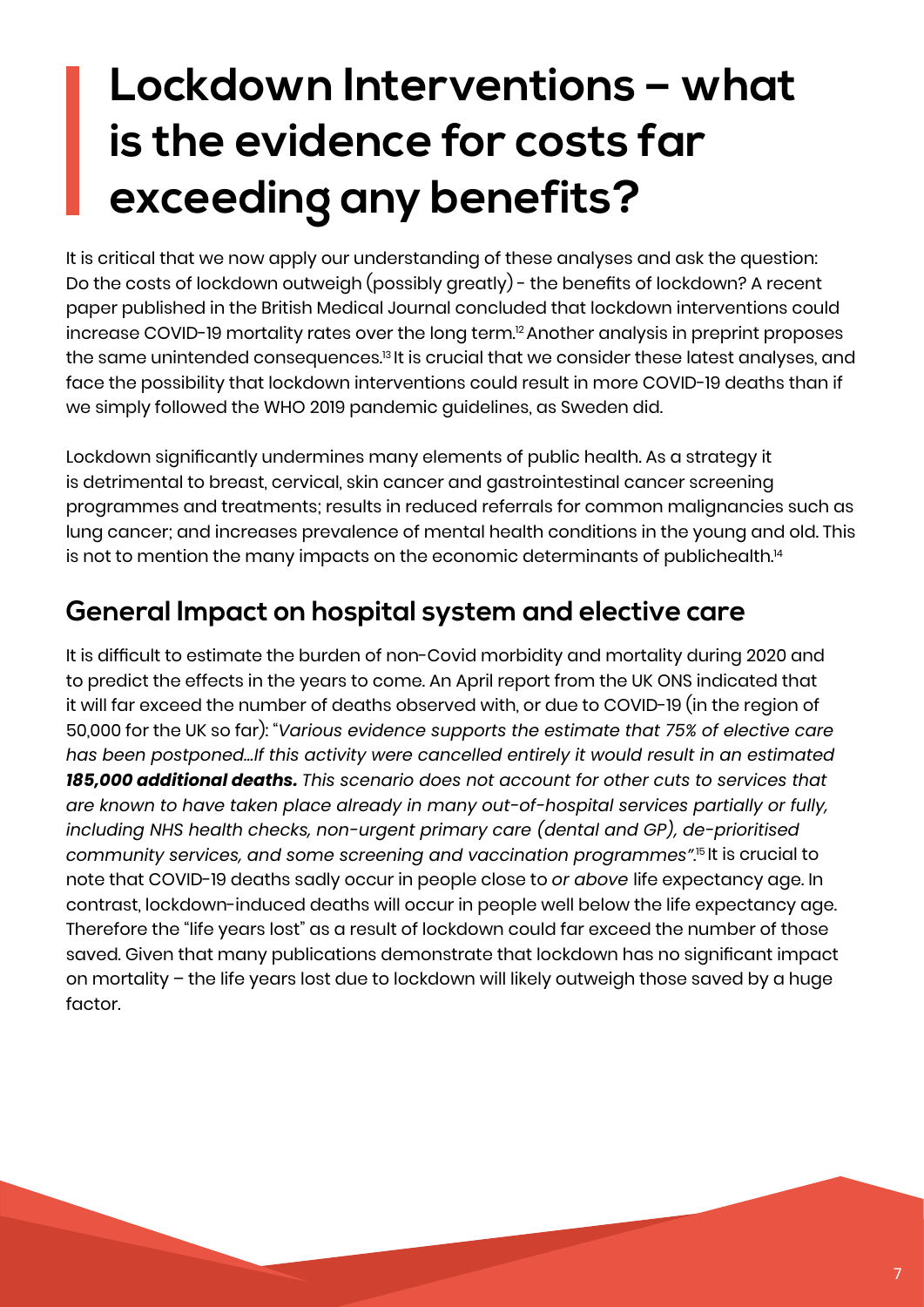Striking data from Public Health England, detailed excess mortality trends for the months Striking data from Public Health England, detailed excess mortality trends for the months leading up to November 2020.16 No excess mortality was observed in the hospital or care leading up to November 2020.<sup>16</sup> No excess mortality was observed in the hospital or care home setting. In contrast, all of the excess mortality occurred in the "home" or "other places" (fig. 6). In other words, the excess death for many months now, cannot be due to COVID-19,  $\sim$   $\sim$   $\sim$   $\sim$   $\sim$   $\sim$  . inference is that excess death is now driven by the negative effects of lockdown itself. rather, the individual death is now driven by the negative effects of leakdown itsell shoots that one



Figure 6: "UK Excess deaths since the epidemic have been overwhelmingly occurring in the home, and not in hospitals" *and not in hospitals"*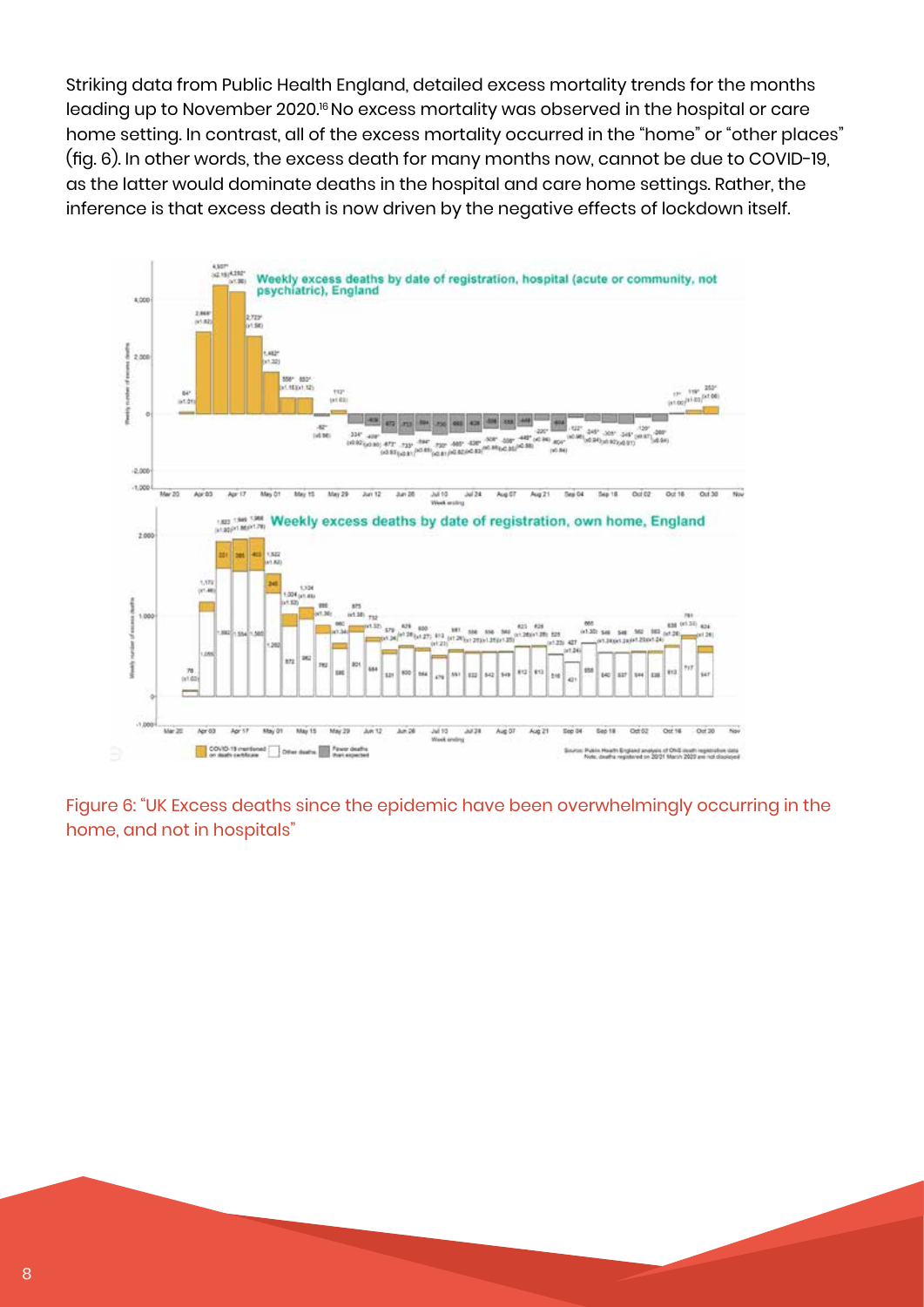In further support of this, it is clear that the excess death is dominated by the 14-44 and 45-64 In further support of this, it is clear that the excess death is dominated by the 14-44 and age groups, and largely absent from the more aged groups (fig. 7). This is not the pattern of COVID-19 impact. We believe this pattern is consistent with lockdown-induced morbidity and mortality.



Figure 7: "UK Excess deaths since the epidemic have been overwhelmingly occurring in younger age bracket, not in the very aged where Covid-19 would be expected"

#### Lockdown Impacts on Cardiovascular Disease and **Cardiovascular Events. There are many published analyses now summarizes now summarize the impacts. For instance, and** by speed of access to proper care. Lockdown interventions have seriously impacted this

Cardiovascular disease is the world's biggest killer, and fatal events are strikingly affected recent UK study *"…recorded a 56% increase in the incidence of OHCA (out of hospital*  by speed of access to proper care. Lockdown interventions have seriously impacted this care. There are many published analyses now summarizing the impacts. For instance, a *admissions of 58% and a decrease in emergency department presentations of 53% after*  recent UK study *"…recorded a 56% increase in the incidence of OHCA (out of hospital cardiac 23rd March 2020, when compared to the same period in 2019"* <sup>18</sup>*.* arrest*) from 1<sup>st</sup>Feb to 14<sup>th</sup>May, versus 2019" <sup>17</sup>. Another study had similarly striking conclusions:*  $\,$  a retrospective analysis of 9 UK hospitals showed a decrease in admissions of 58% and *a decrease in emergency department presentations of 53% after 23rdMarch 2020, when cardiovascular deaths, nearly half of which occurred in the community"* 19. These impacts of *compared to the same period in 2019"*<sup>8</sup>.  $\,$ *cardiac arrest) from 1st Feb to 14th May, versus 2019*" 17. Another study had similarly striking conclusions: "*A retrospective analysis of 9 UK hospitals showed a decrease in a retrospective analysis* of  $\mathbb{R}^n$ 

Another study concluded: *"Deaths in the home included a 35% excess cardiovascular*  deaths", while another stated the COVID-19 pandemic resulted "*in an excess of acute* cardiovascular deaths, nearly half of which occurred in the community" <sup>19</sup>. These impacts of lockdown, for cardiovascular deaths alone – could potentially exceed the COVID-19 mortality impacts over the longer term. *disruption of the cancer mortality range from 1,412 deaths for one month of assumed as a state from* 1,412 deaths for assumed to the case of assumed to the case of assumed as a state of assumed as a state of assumed as a *disruption to 9,280 deaths for six months of disruption"* 20. Cancer screening has also been

8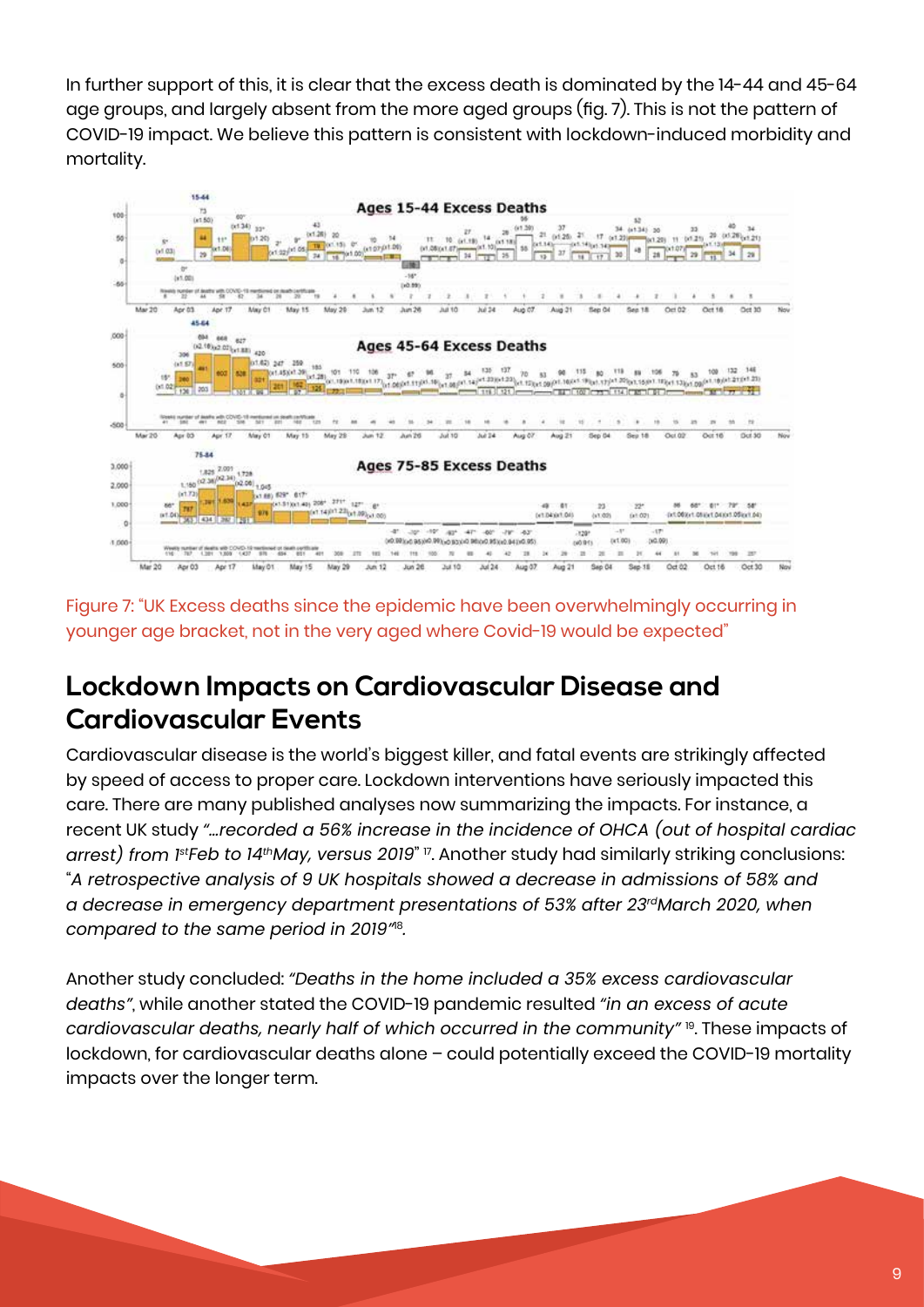### **Lockdown Impacts on Cancer Services**

Cancer screening and treatment are additional crucial health pillars negatively impacted by the lockdown strategy. A recent UK paper captured the stark reality: "*Results of* COVID-19 *disruption on cancer mortality range from 1,412 deaths for one month of assumed disruption to 9,280 deaths for six months of disruption"* 20. Cancer screening has also been badly impacted: *"the number of performed CT scans dropped by 28% in April, May and June 2020 compared to the same time last year, with the additional challenge that CT scanning has been used to diagnose* COVID-19*. MRI scanning has also decreased by 53%."* 21Just one cancer type e.g. colorectal, could have very significant numbers of life years lost: *"Delays of 2/4/6 months across all 11,266 patients with colorectal cancer diagnosed per typical year via the 2 week wait pathway were estimated to result in 653/1,419/2,250 attributable deaths and loss of 9,214/20,315/32,799 life years respectively"*. 22Another report calls out the major impacts and future loss of life years in the balance: *"the weekly number of cancers detected decreased by 58%. The proportion of missing cancers ranged from 19% (pancreaticobiliary) to 72% (colorectal)".*<sup>23</sup>The Irish Cancer Society published a submission to the Oireachtas on 17th July, which laid out the grim impacts that lockdown would have on increased cancer death rates into the future.<sup>24</sup>As with cardiovascular disease, the impacts of lockdown, for cancer deaths alone - may exceed the COVID-19 mortality impacts over the longer term.

### **Lockdown Impacts on Mental Health**

The effects of lockdown on those with mental health vulnerabilities must be one of the most concerning considerations in this debate. People affected by these issues are typically poorly represented in our society and are particularly vulnerable. A study with more than 3000 subjects showed that increased psychological morbidity was evident in the UK as a result of the COVID-19 pandemic and found this effect more common on younger people, women and in individuals who identified as being in recognised COVID-19 risk groups.25 Troubling as these findings may be, they are all the more concerning when it is considered that access to mental health services during a lockdown are grossly curtailed. An Italian study observing the impact of lockdown on mental health services for migrants and individuals in socio-economic difficulty confirmed major difficulties in accessing these vulnerable populations during a period of time in which their mental health needs were expected to increase. Moreover, the reduction seen in follow-up compliance increased the risk of treatment discontinuation and possible relapse.26 A major study published in The Lancet Psychiatry identified groups in the population that had a high prevalence of psychological distress before the pandemic. As the economic consequences of lockdown developed, the authors proposed that it was reasonable to expect not only sustained distress and clinically significant deterioration in mental health for some people, but the emergence of well described long-term effects of economic recession on mental health including increasing suicide rates and hospital admissions for mental illness. Women, young people, and those with preschool aged children experienced the greatest increase in mental distress.<sup>27</sup> The vulnerability of children and adolescents is of major concern in lockdown scenarios - a rapid review of 63 studies showed that children and adolescents are more likely to experience high rates of depression and anxiety during and after enforced isolation ends. The duration of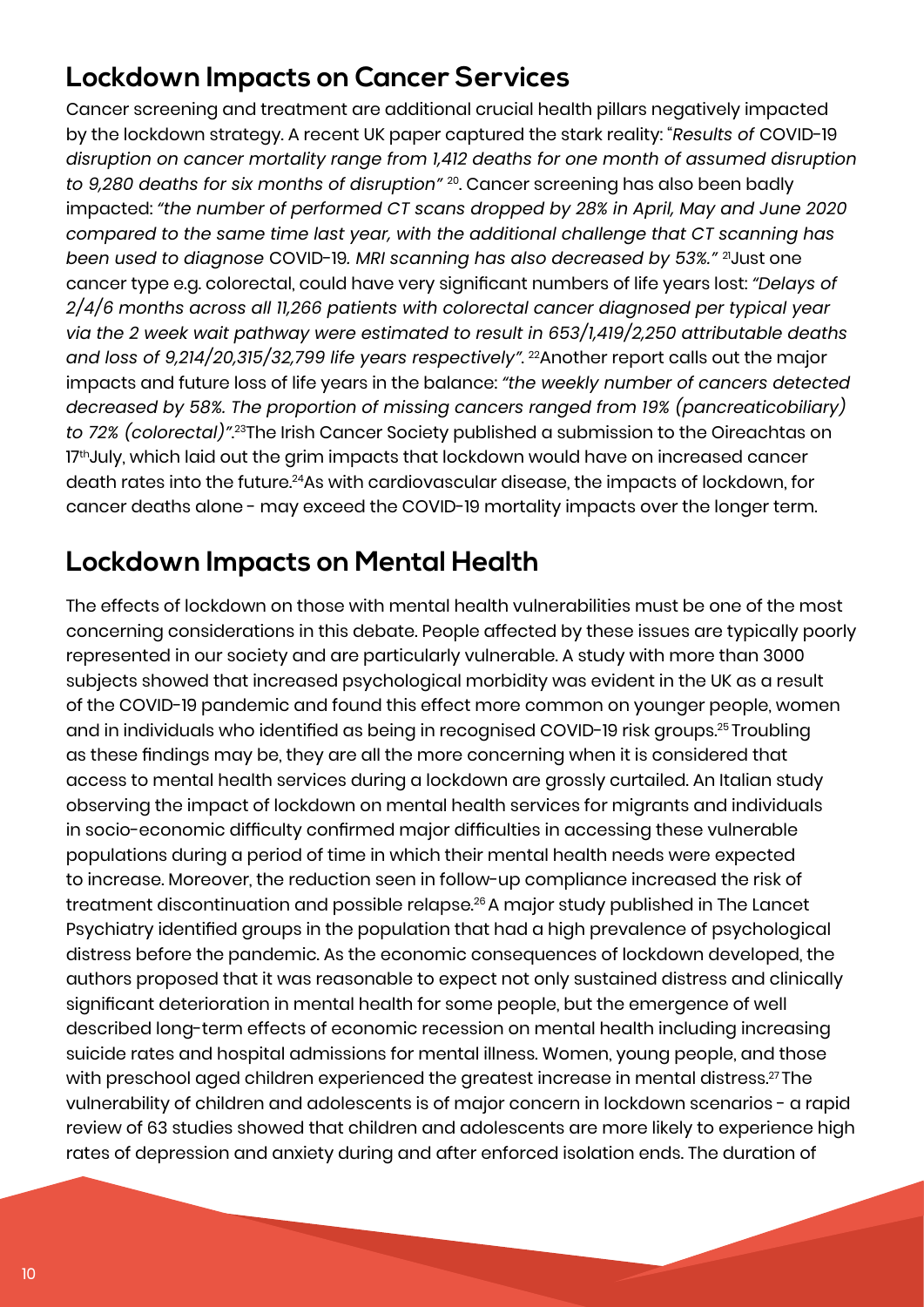loneliness appeared to be a predictor of future mental health problems.<sup>28</sup>Yet another major UK study with more than 12,000 participants showed that the percentage of participants classified as experiencing mental health problems increased from 23.3% in 2017-2019 to 36.8% in April 2020. In a multivariate mixed effects logistic regression model all population subgroups examined showed statistically significant increases in mental healthproblems.<sup>29</sup>

Lockdown also has the effect of making the poor and most vulnerable in society suffer inordinately while increasing the gap between the rich and the poor. The destructive effects of lockdown are myriad, unemployment being one of the most corrosive outcomes. For example, in one study a 1-point increase in unemployment increased drug-related deaths by 3.3%.30 The United Nations University WIDER Working Paper estimated an outcome of a 400-600 million persons increase in global poverty given a scenario in which per capita consumption contracts by 20%.31 For context, New Zealand has already experienced a decline in GDP per capita of 12.6% by the end of q2 2020.<sup>32</sup> There are now many published papers cataloguing these and other negative effects on population health.

A perusal of the website https://collateralglobal.org/ presents links to no less than 25 publications on adverse physical health impacts, 23 publications on adverse mental health impacts, and 29 publications on adverse social health impacts.

We believe that the lockdown strategy represents a very blunt instrument for management of the problems presented by COVID-19, and that it does so to the exclusion of too many of the other crucial facets of population health and wellbeing.

In summary, Ireland's experience from March to May 2020 has demonstrated that lockdown can 'flatten the COVID-19 curve'. We believe that Ireland needs a long term strategy that *keeps* the COVID-19 curve flattened, while allowing life to go on as *normally* as possible. Reversion to the lockdown strategy should only ever be considered in the unlikely event that updated strategies have failed. For example, if respiratory presentations re-enter an epidemic phase where numbers are a multiple of those expected or where such increased patient numbers cannot be safely accommodated by a system with augmented capacity.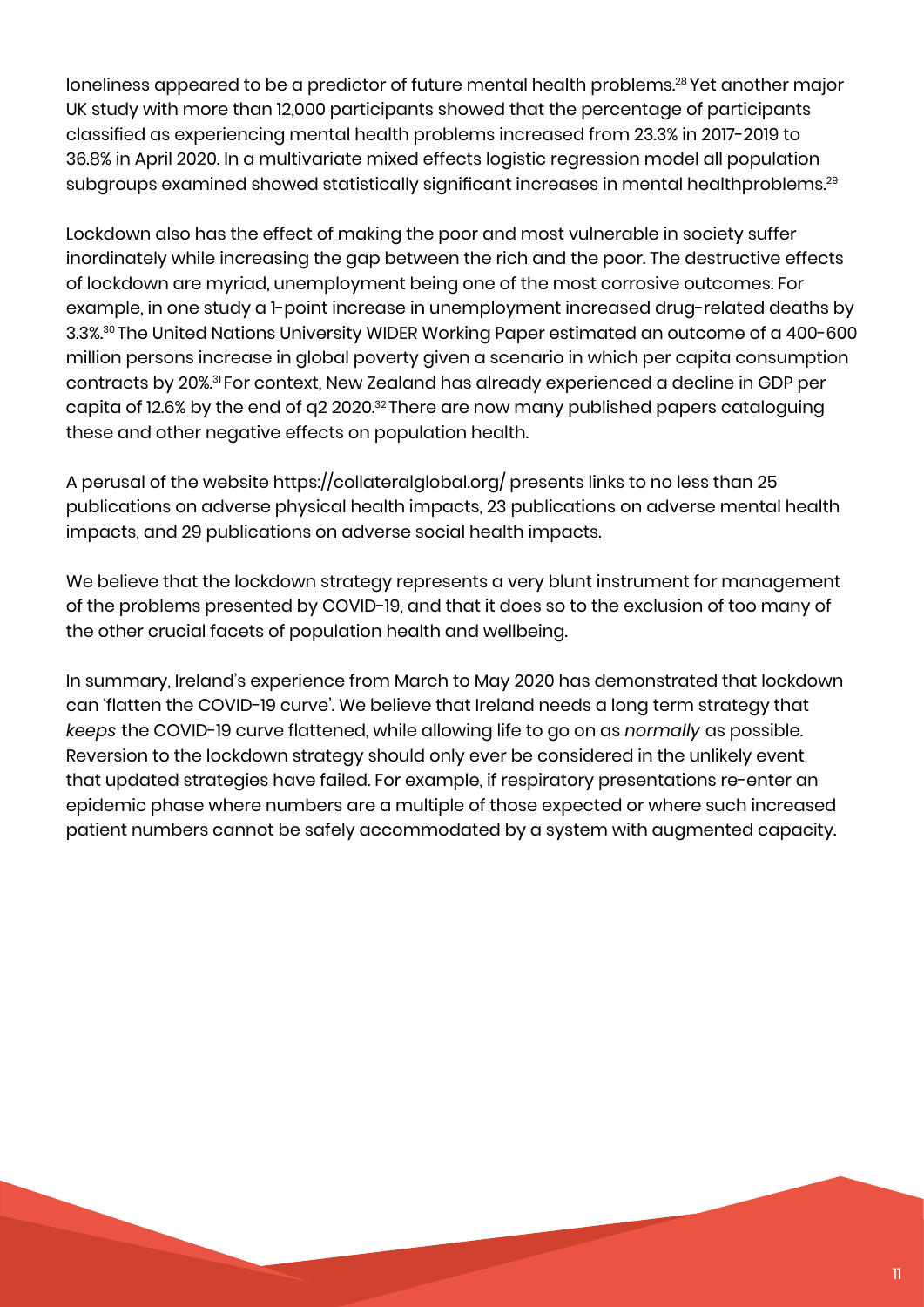# **Is PCR an appropriate tool to inform policy?**

We are concerned about the implementation of PCR as the standard test for SARS-CoV-2. PCR has standard false-positive rates of 1 - 3%<sup>33</sup> and up to 4% in the UK.<sup>34</sup> Suggesting that every positive PCR result constitutes an infectious "case", is not accurate. For example, when the prevalence of COVID-19 infections in a population is relatively low - say 2% or so - the testing output would indicate that approximately 5% were "infected". As the prevalence of infection declines, this ratio of false positives to true positives increases. This clearly misrepresents the real-world situation, and has undue influence on important policy interventions. In addition, PCR cannot distinguish infectious live virus from residual dead virus or viral fragments from previous infection. Therefore many "cases" have no real meaning in terms of medical status or transmission potential – further misleading clinicians and policymakers alike.

The PCR test functions by amplification of tiny fragments of virus - "magnifying" them in a series of cycles. The number of cycles required to identify viral genetic material – the cycle threshold (Ct), correlates inversely with the amount of viral genetic material actually present in the original specimen.<sup>35 36 37 38</sup> If there is little virus present, (probably not enough to be infectious) and the test has a high cycle threshold (cycle thresholds are set by the individual test kit manufacturers), it will probably identify harmless viral fragments and the test will be deemed "positive". In Ireland, Ct value cut-offs of 35-45 are the norm.<sup>33 39</sup> High Ct values (over 35 or even 30) suggest a non- infectious patient, often due to low viral load 35 36 37 38 40 (or the test identifying dead viral genetic material from a previous infection 33,34, or often from contamination in the test process<sup>4142</sup>). In contrast, low Ct values are more likely to indicate a high viral load, and therefore an infectious patient. 43 36 37 44

We strongly suggest that PCR results are not considered in a binary positive/negative context.<sup>45</sup>Clinical interpretation of the result, with the context of Ct values, would determine the potential to transmit infection<sup>46</sup>, or indicate the need for a repeat test  $47,40$ . By this means, clinicians would have more insight when predicting outcomes for infected patients<sup>44</sup> and health authorities could be more focused, efficient and accurate when deploying contact tracing resources<sup>45</sup>.

Problems and inconsistencies with PCR testing have been documented extensively 48 33 41 42 49 50 : non standardised specimen collection techniques; no gold standard test yet identified; different tests used in different labs; no standardised acceptable Ct values; inconsistent quality assurance programs; false positives; identification of irrelevant dead viral genetic material which can persist for months after infection; potential contamination of specimens, to name a few. Poorly designed PCR testing regimes can drive cases in infectious disease outbreaks and several reports exist of "pseudo" epidemics caused by over sensitive or poorly regulated PCR testing regimes 41 42. Patients with Ct values of >35 are extremely unlikely to be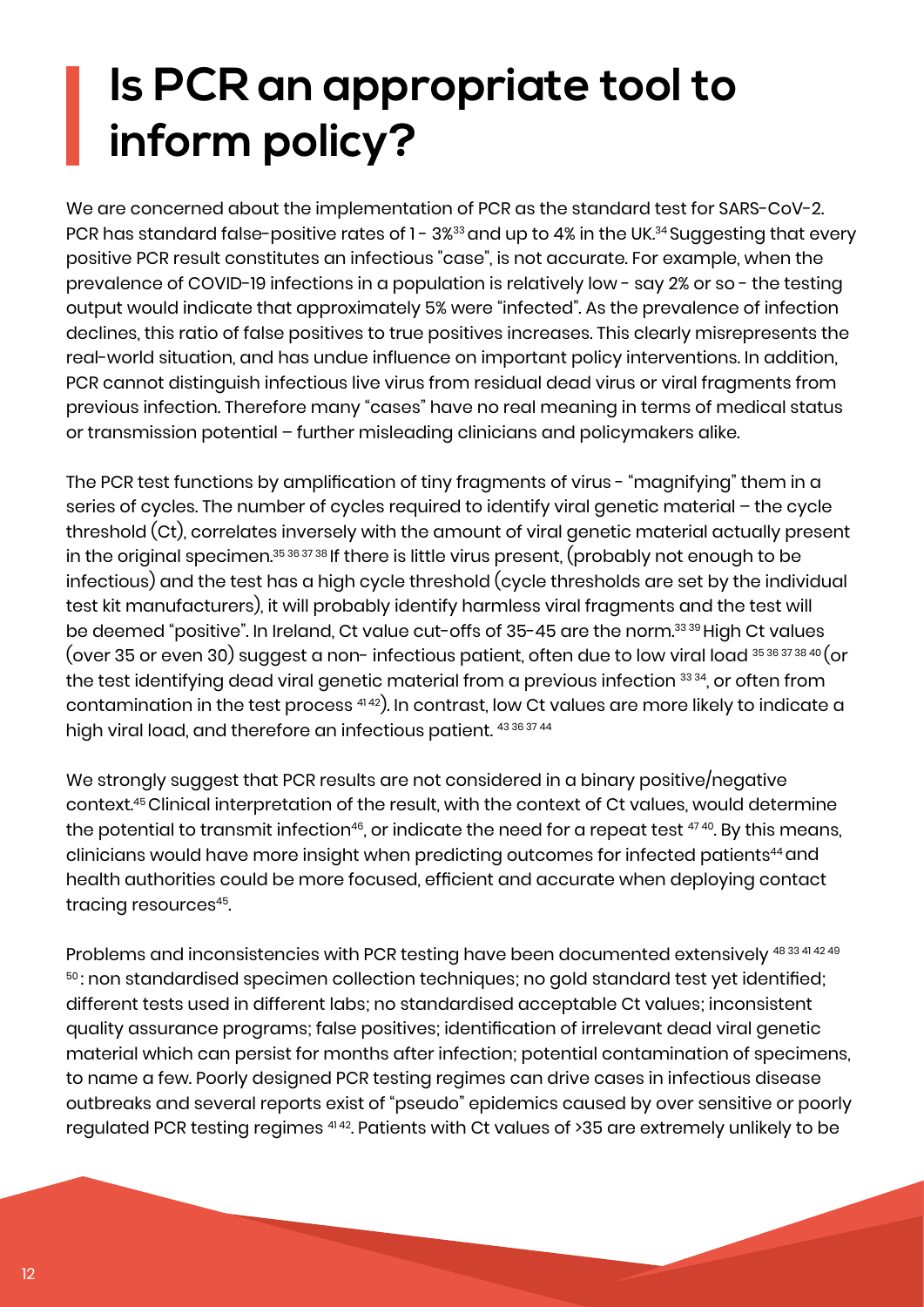infectious unless they have been tested in the early stages of infection<sup>35 36 37 38 33 46 47 40</sup>. Repeat testing of such cases (with PCR or antigen techniques) should be standard.<sup>40 30 36</sup> is consistent with existing HPSC policy, and would give clarity on their true status while use of techniques causing enzymatic degradation of dead viral genetic material, before PCR testing, could be explored as a way to distinguish previous from current infections.<sup>51</sup>

# **Proposing an Evidence-Based Path Forward**

Given the evidence captured in the sections above, we wish to assist in the design of an evidence- based path forward. Much of our strategy is consistent with the 2019 Irish and WHO pandemic management guidelines.

Several essential strategies that should be considered and are advocated by our group include:

#### **1. Removal of hard lockdown policy as a mitigation measure**

- a. Focus on established, time-honoured pre-2020 epidemic management evidencebased principles (WHO, 2019 etc.)
- b. A functioning society is a healthy society we consider lockdown to be dysfunctional and cyclical in nature with potential to render repeated harm on our society in the absence of a credible alternative approach. Reliance on lockdown strategy until such time as a vaccine is fully implemented and effective, would be unsustainable and an error in ourview.
- c. Implement an updated epidemic/pandemic action plan that is Ireland-focused, and can be used to address any such emergency in the future. The existing Ireland Pandemic Management Plan of 2019 could act as a ready-made template for such a reworked plan.
- d. Serious consideration of safe, workable and reasonable proposals for the reopening of our education; hospitality; travel; tourism; sports and recreation sectors.
- e. Commensurate consideration of the mental and physical health impacts of COVID-19 mitigation measures so far, and strategies for their management.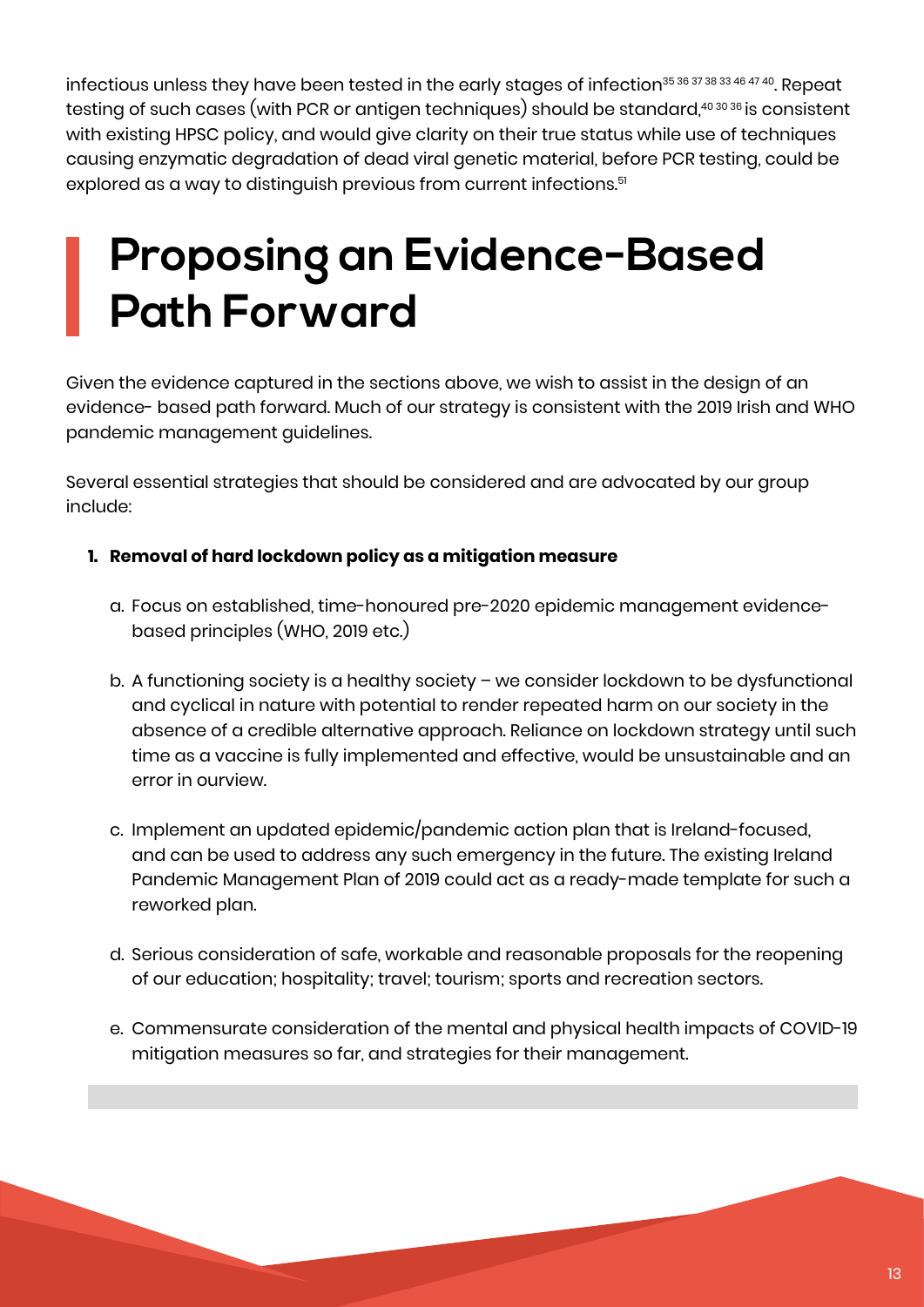#### **2. Begin "intensive and focused protection of the vulnerable":**

- a. Bring clarity on the use of PCR testing: policy around high Ct values and "weak positives", repeat testing with or without rapid antigen tests, alignment of policy on PCR testing kits used nationally; clinical interpretation of all cases using Ct values; use of Ct values in identifying priority cases in the contact tracing system.
- b. Focus our testing resources ideally rapid antigen (saliva sample) for workers engaged with high-risk groups - especially high-risk settings such as nursing homes, hospices etc. Introduce antigen testing pre-departure for passengers at airports and on arrival where deemedappropriate.
- c. We support the view that face coverings have a role where the general population cannot effectively apply social distancing requirements. This should apply to both indoor and outdoor situations (spectator sports; cultural etc.) in an effort to protect vulnerable populations until such time as the virus is undercontrol.
- d. Government sponsored recruitment initiatives for at-risk work places such as nursing homes, with subsidies for wages and improved terms of employment (sick pay; rent allowances etc.)
- e. Regular testing (preferably antigen based) for workers in at-risk work places and carers of the vulnerable in the home.

#### **3. Restoration of a functional health service**

- a. Restoration of cancer screening and diagnostic services to pre-2020 levels
- b. Restoration of other key elective medical services such as cardiac screening services, orthopaedic joint replacement surgery and cataract surgery
- c. Policy for management of preventable lifestyle conditions that pre dispose to significant COVID-19 impact e.g. obesity, insulin resistance, vitamin D deficiency.
- d. Clarity around the timing and logistics for the safe implementation of a vaccine when it becomes available. Uncertainty around this issue will be detrimental to our progress out of this crisis.
- e. Realistic and implementable policies for staff recruitment (nurses and doctors) and increasing capacity of hospital beds and ICU beds in our hospital system.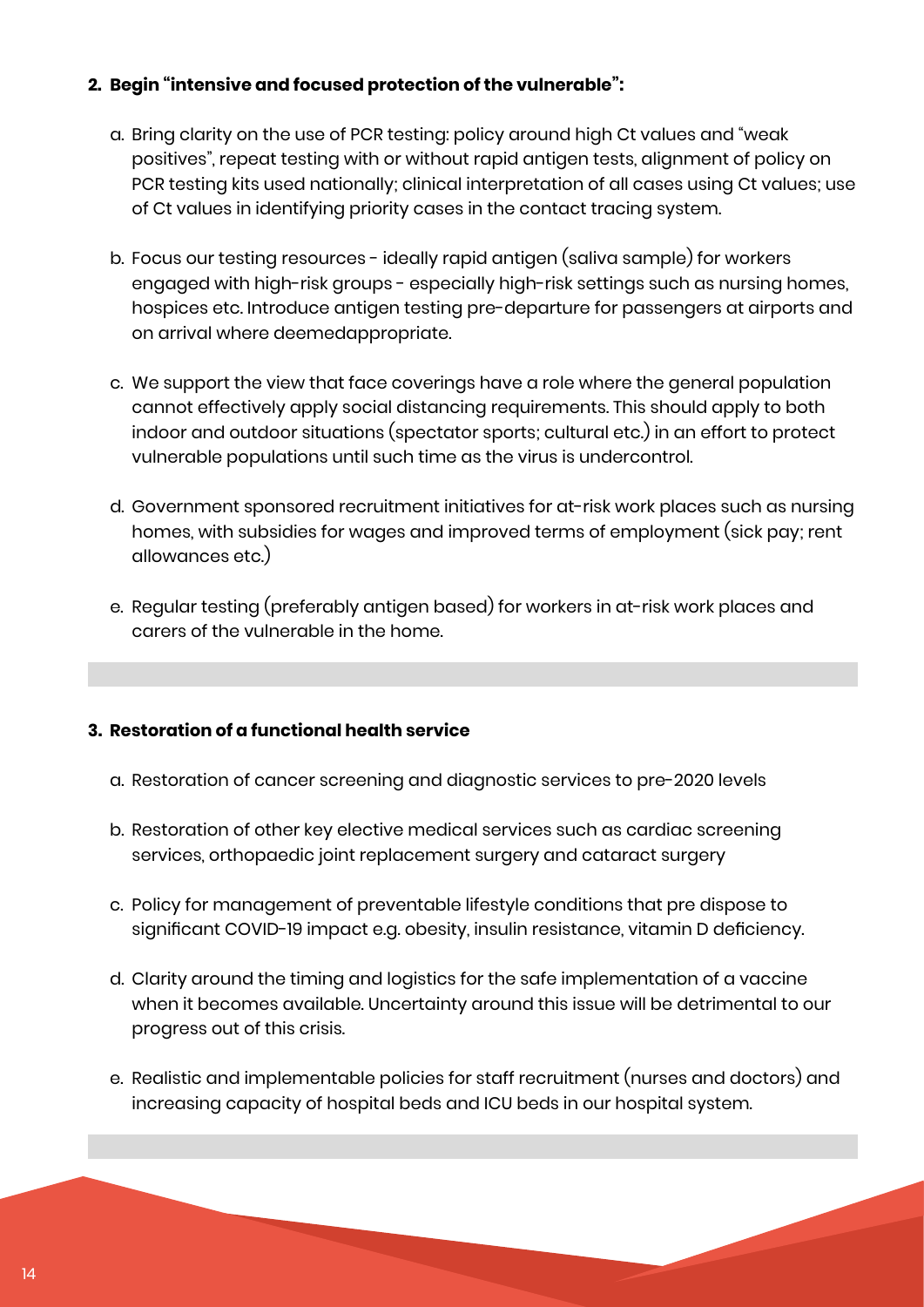#### **4. Restore public morale and self-belief in the Irish population, empowering them to deliver solutions**

- a. Re-establish the Oireachtas Special Committee on the COVID-19 response, to ensure legislative oversight for some of the most critical decisions faced by our country in many generations.
- b. NPHET daily briefings of 'case' numbers are open to misinterpretation and sensationalism by media – this in turn drives fear and concern among our population. We recommend that these briefings be stopped or reduced in frequency and that data be presented with context and perspective.
- c. We are deeply concerned by the absence of balance and debate in our media (print; tv; radio; social) around COVID-19 related issues and urge our leadership to consider and address this in a meaningful way.
- d. We must work together to update messaging and communication about COVID-19 to the people of Ireland: fear must be replaced with realistic information about actual risk in specific population groups; achievable goals, especially for our youth, which will have tangible benefits in the fight against the virus: hygiene; distancing; personal responsibility and empowerment.
- e. We encourage our Government to re-balance the emphasis in our health sector away from COVID-19 as its sole focus and towards the entirety of public health.

Ireland and her people have been well served by strong and consistent leadership throughout this unique and quickly evolving crisis. It would be a shame, after all our sacrifice and effort, to recall this challenging time not for our collective resilience, resolve and ingenuity but instead, for the lack of an agile strategy and a failure to recognize the challenges of COVID-19 in the context of broader socioeconomic and health policy. With openness to the best evidence and with balance in the ensuing debate, we can adapt our strategy to create the safest and most effective path forward for the people of Ireland. We look forward to assisting our political and scientific leaders in the pursuit of these common goals.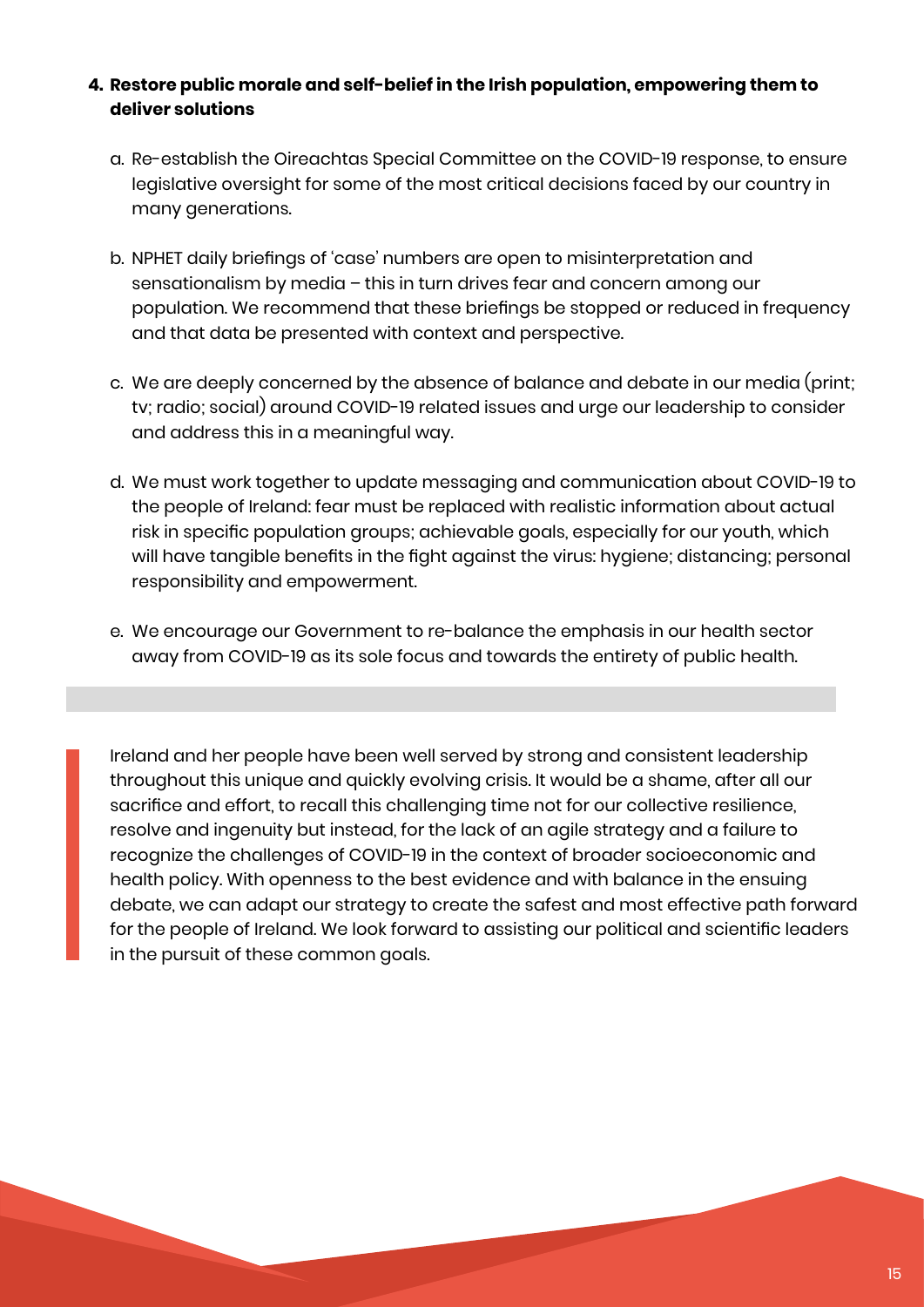### **Many doctors have contributed to and support this paper:**

**Prof. Jack Lambert; Mr. Martin Feeley; Dr. Alan Farrell; Mr. John Curran; Dr. Vincent O'Carroll; Dr. James McDaid; Dr. William Ralph; Dr. David Walsh; Dr. Stephen Frohlich; Mr. Maurice Collins; Dr. Donal Collins; Dr. Andrew Rynne; Dr. Ann McCloskey; Dr. WilmaLourens; Dr. Michael McConville; Dr. Gearoid O'Laoi; Dr. Ailin Becker; Dr. Sara Hunt; Dr. Edgar Mocanu; Dr. Arthur Cummings; Dr. Peter A. Sloane; Mr. Mihai Vioreanu**

1 Infection fatality rate of COVID-19 inferred from seroprevalence data

https://www.who.int/bulletin/online\_first/BLT.20.265892.pdf

2 https://www.euromomo.eu/graphs-and-maps

<sup>3"</sup>Non-pharmaceutical public health measures for mitigating the risk and impact of epidemic and pandemic influenza"

https://www.who.int/influenza/publications/public\_health\_measures/publication/en/

4"A country level analysis measuring the impact of government actions, country preparedness and socioeconomic factors on COVID-19 mortality and related health outcomes*" LANCET, VOLUME 25, 100464, AUGUST 01, 2020*

<sup>5</sup>"Trajectory of COVID-19 epidemic in Europe" *doi: https://doi.org/10.1101/2020.09.26.20202267*

<sup>6</sup>"Did COVID-19 infections decline before UK lockdown?" *arXiv.org > stat > arXiv:2005.02090*

7 "Comment on Flaxman et al. (2020): The illusory effects of non-pharmaceutical interventions on COVID-19 in Europe"

*DOI: 10.31124/advance.12479987.v1*

8"Did Lockdown Work? An Economist's Cross-Country Comparison (August 2, 2020). *SSRN: https://ssrn.com/abstract=3665588 or http://dx.doi.org/10.2139/ssrn.3665588*

<sup>9</sup>"Four Stylized Facts About COVID-19" *http://www.nber.org/papers/w27719*

10"UNDERSTANDING INTER-REGIONAL DIFFERENCES IN COVID-19 MORTALITY RATES" *https:// pandata19.org/wp-*

content/uploads/2020/07/Exploring-inter-country-variation.pdf

11https://covid19ireland-geohive.hub.arcgis.com/pages/hospitals-icu--testing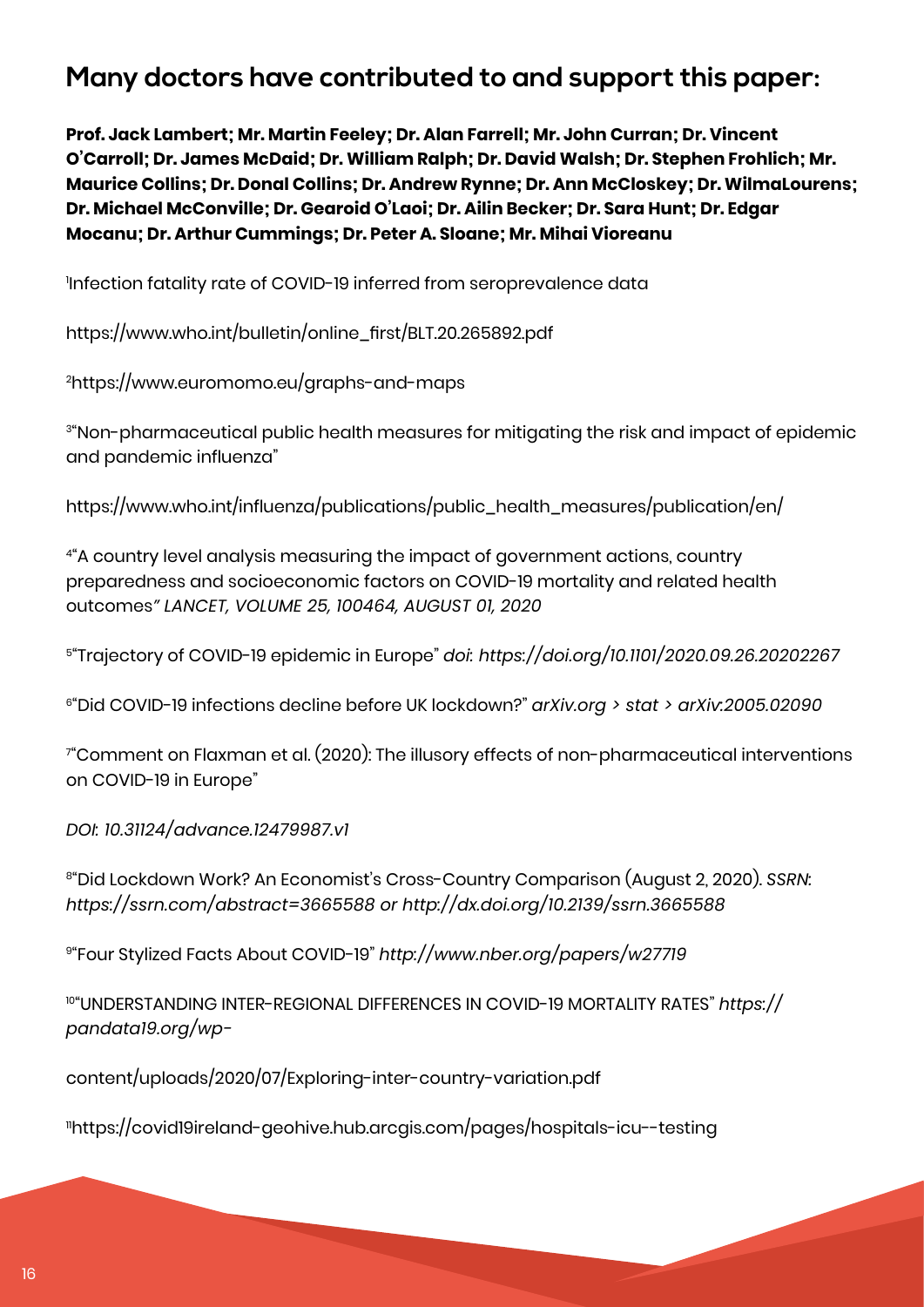<sup>12</sup>Effect of school closures on mortality from coronavirus disease 2019: old and new predictions BMJ 2020;371:m3588 <sup>13</sup>SARS-CoV-2 waves in Europe: A 2-stratum SEIRS model solution doi: https://doi.org/10.1101/2020.10.09.20210146 14https://collateralglobal.org/

15https://www.gov.uk/government/publications/initial-estimates-of-excess-deaths-fromcovid-19-8-april-2020

<sup>16</sup>https://fingertips.phe.org.uk/static-reports/mortality-surveillance/excess-mortality-inengland-latest.html

<sup>17</sup>Muhammad R et al. Impact of COVID19 Pandemic on the Incidence and Management of Out of Hospital Cardiac Arrest in Patients Presenting with Acute Myocardial Infarction in England. doi: 10.1161/jaha.120.018379 18Ball S et al. Heart doi:10.1136/ heartjnl-2020-317870

19Wu J et al. Heart doi:10.1136/heartjnl-2020-317912

 $20$ Sud A et al. Lancet Oncol 2020; 21: 1035-44 Published Online July 20, 2020 https://doi. org/10.1016/ S1470-2045(20)30392-2

21https://www.england.nhs.uk/statistics/statistical-work-areas/diagnostics-waiting-timesand-activity/monthly-diagnostics-waiting-times-and-activity/monthly-diagnosticsdata-2020-21

 $22$ Loveday C et al. Gut Epub ahead of print: doi:10.1136/gutjnl-2020-321650  $23$ Rutter MD et al. Gut Epub ahead of print: doi:10.1136/ gutjnl-2020-322179 24

https://data.oireachtas.ie/ie/oireachtas/committee/dail/33/special\_committee\_on\_ covid\_19\_response/submissions/2 020/2020-09-30\_submission-averil-power-chiefexecutive-irish-cancer-society-scc19r-r-0419\_en.pdf

25Jia R, Ayling K, et al. Mental health in the UK during the COVID-19 pandemic: crosssectional analyses from a community cohort study. BMJ Open 2020;10:e040620. doi:10.1136/ bmjopen-2020-040620

<sup>26</sup>M. Aragona et al. Negative impacts of COVID-19 lockdown on mental health service access and follow-up adherence for immigrants and individuals in socio-economic difficulties. Public Health 186 (2020) 52-56. https://doi.org/10.1016/j.puhe.2020.06.055

27Matthias P et al. Mental health before and during the COVID-19 pandemic: a longitudinal probability sample survey of the UK population. Lancet Psychiatry. 2020 Oct;7(10):883-892. doi: 10.1016/S2215-0366(20)30308-4. Epub 2020 Jul 21.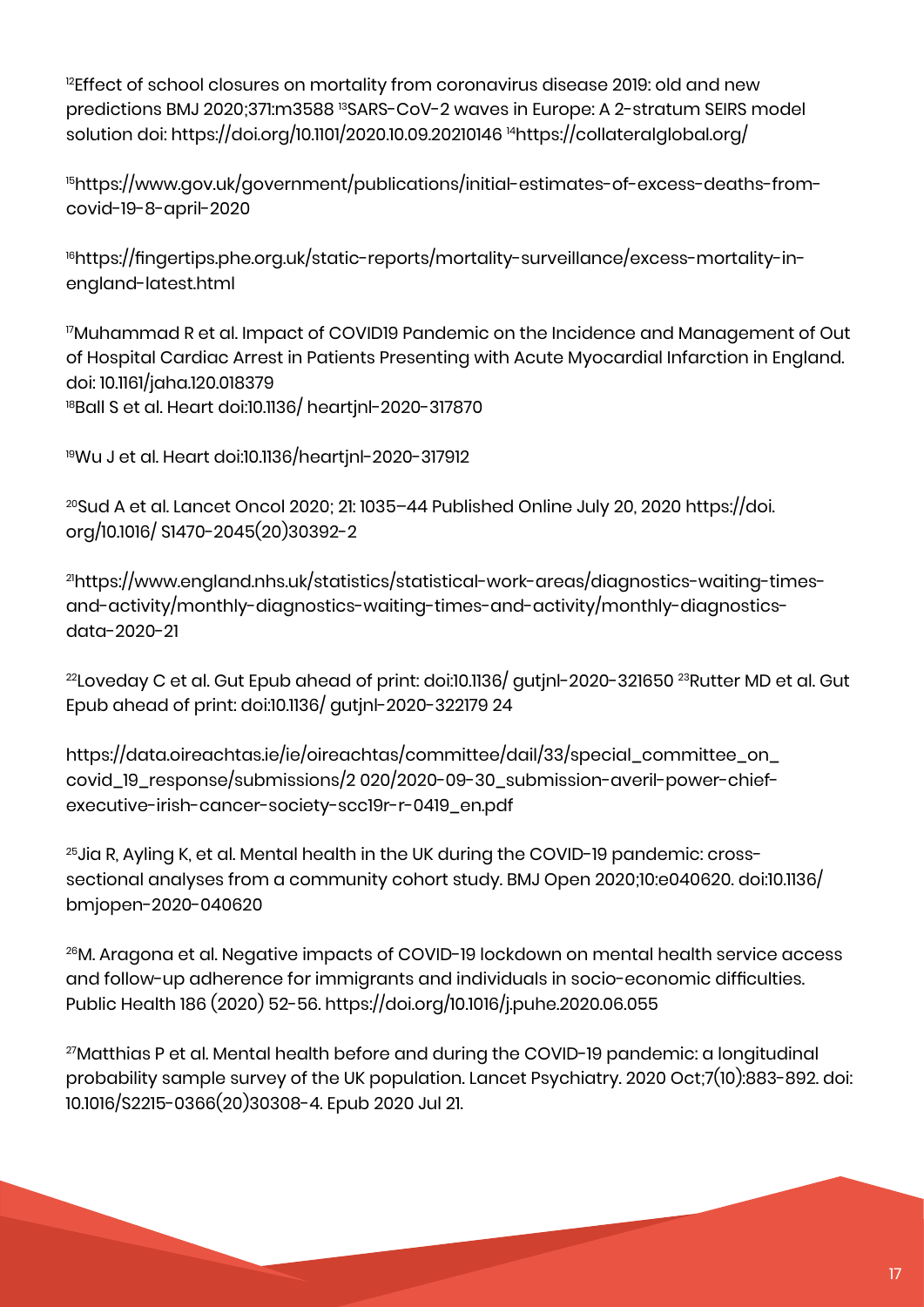<sup>28</sup>Loades ME et al. Rapid Systematic Review: The Impact of Social Isolation and Loneliness on the Mental Health of Children and Adolescents in the Context of COVID-19. J Am Acad Child Adolesc Psychiatry 2020;59(11):1218–1239. 29https://www.understandingsociety.ac.uk/research/ publications/526124

30Hollingsworth, Alex, Christopher J Ruhm, and Kosali Simon. 2017. "Macroeconomic Conditions and Opioid Abuse."

Working Paper 23192. Working Paper Series. National Bureau of Economic Research.

<sup>31</sup>Sumner, A., Hoy, C. & Ortiz-Juarez, E. (2020) Estimates of the impact of COVID-19 on global poverty. WIDER Working Paper 2020/43. Helsinki: UNU-WIDER.

<sup>32</sup>https://www.stats.govt.nz/information-releases/gross-domestic-product-june-2020 quarter

<sup>33</sup>*https://twitter.com/CillianDeGascun/status/1305250887246458880?s=20*

<sup>34</sup>Loozen, G et al. Live/dead real-time polymerase chain reaction to assess new therapies against dental plaque-related pathologies. *Mol Oral Microbiol 2011 Aug;26(4):253-61.*

35Bullard J et al. Predicting Infectious Severe Acute Respiratory Syndrome Coronavirus 2 From. Diagnostic Samples Clin Infect Dis 2020.

36La Scola B et al. Viral RNA load as determined by cell culture as a management tool for discharge of SARS-CoV-2 patients from infectious disease wards. Eur J Clin Microbiol Infect Dis (2020) 39:1059–1061

<sup>37</sup> Jaafar R et al. Correlation between 3790 qPCR positives samples and positive cell cultures including 1941 SARS-CoV-2 isolates. Clin Infect Dis 2020 Sep

<sup>38</sup>Basile K et al. Cell-based culture of SARS-CoV-2 informs infectivity and safe de-isolation assessments during COVID-19. Clin Infect Dis 2020.

39HSE Letter 02/10/2020

<sup>40</sup>https://www.hpsc.ie/a-z/respiratory/coronavirus/novelcoronavirus/guidance/ outbreakmanagementguidance/PCR%20weak%20results%20gui dance.pdf 08/10/2020

41Mandal S et al. Pertussis Pseudo-outbreak Linked to Specimens Contaminated by Bordetella pertussis DNA From Clinic Surfaces. Pediatrics 2012 (Feb);129(2):e424-30.

42Lievano FA et al. Issues Associated with and Recommendations for Using PCR To Detect Outbreaks of Pertussis. J Clin Microbiol 2002 (Aug); 40(8): 2801-5.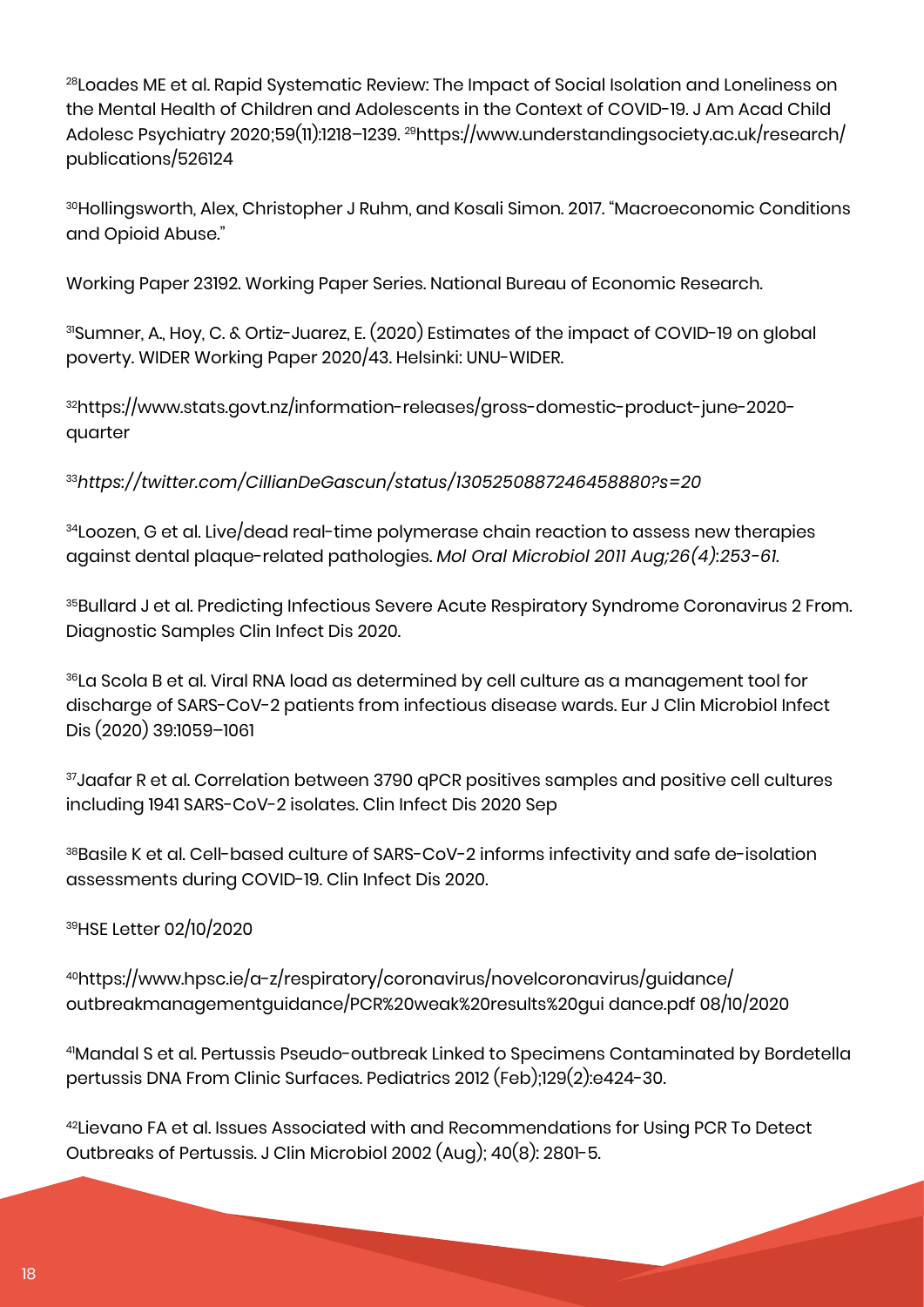43He X, et al. Temporal dynamics in viral shedding and transmissibility of COVID-19. Nat Med 2020; 26:672–5.

44Magleby R et al. Impact of Severe Acute Respiratory Syndrome Coronavirus 2 Viral Load on Risk of Intubation and Mortality Among Hospitalized Patients With Coronavirus Disease 2019 Clin Infect Dis 2020.

45https://www.sciencemag.org/news/2020/09/one-number-could-help-reveal-howinfectious-covid-19-patient-should-test-results

<sup>46</sup>https://www.nytimes.com/2020/08/29/health/coronavirus-testing. html?referringSource=articleShare

<sup>47</sup>https://twitter.com/JumoDr/status/1315319978497720320?s=20

<sup>48</sup>Rhoads D et al. College of American Pathologists (CAP) Microbiology Committee Perspective: Caution Must Be Used in Interpreting the Cycle Threshold (Ct) Value. Clin Infect Dis 2020.

49Bustin S et al. Talking the talk, but not walking the walk: RT-qPCR as a paradigm for the lack of reproducibility in molecular research. Eur J Clin Invest 2017; 47(10): 756-774.

50Surkova E et al. False-positive COVID-19 results: hidden problems and costs. Lancet Respir Med 2020 (Sept). https://doi.org/10.1016/S2213-2600(20)30453-7

51Loozen, G et al. Live/dead real-time polymerase chain reaction to assess new therapies against dental plaque-related pathologies. Mol Oral Microbiol 2011 Aug;26(4):253-61.